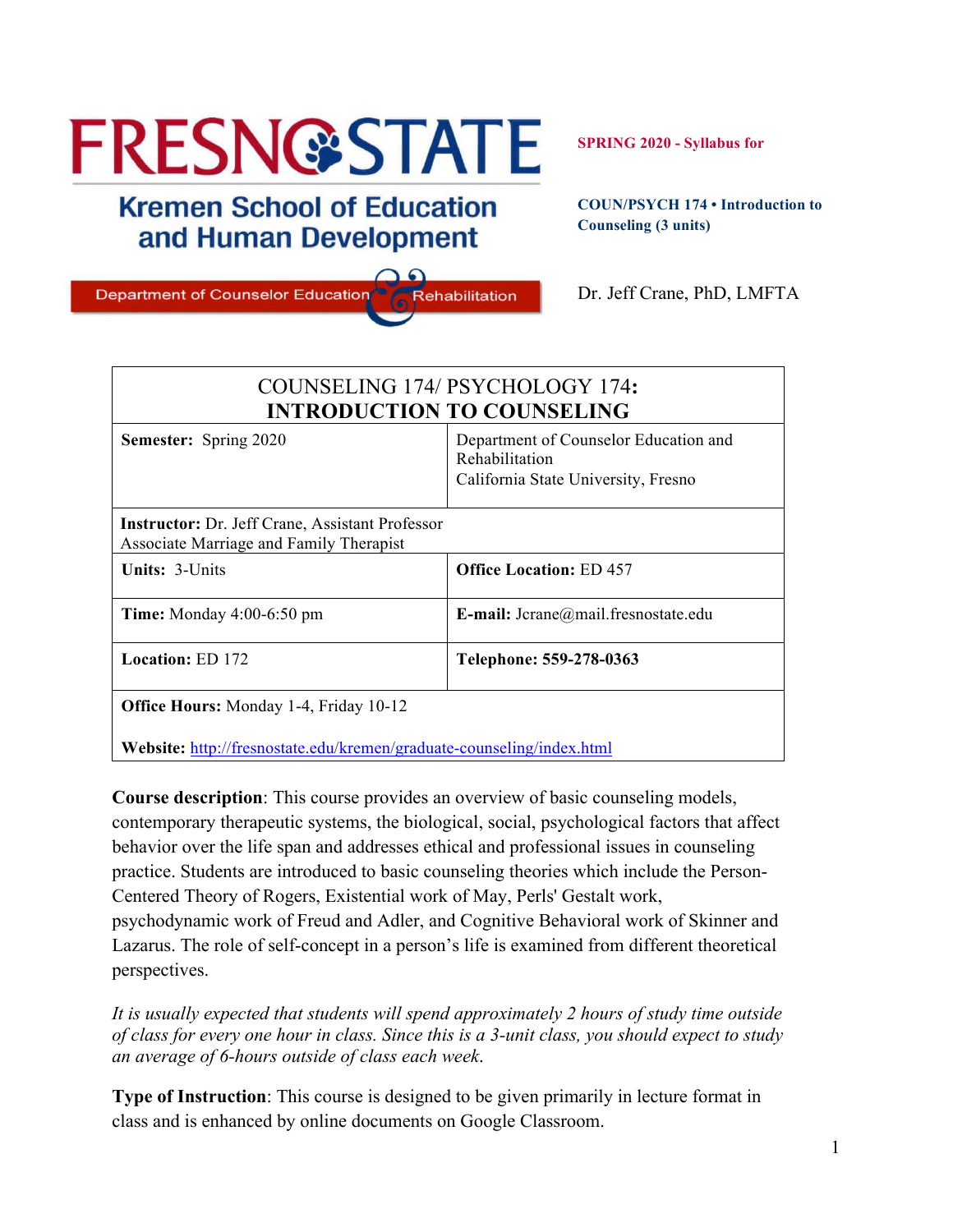#### **REQUIRED COURSE MATERIALS**

#### **Required Texts and Readings**:

Corey, G. (2017). *Theory and practice of counseling and psychotherapy*. Boston, MA: Cengage Learning. \*You are welcome to purchase an older edition, but you are responsible for obtaining any text revisions.

## **COURSE SPECIFICS**

**Summary/outline of the course:** This course is a prerequisite for the graduate programs in Counselor Education. The course introduces students to the theme of "making a difference in a diverse society" by focusing on the foundation skills and concepts of counseling and their relevance to different client groups. The model presented is that of reflective collaborative counselor, one who is sensitive to the subjective reality of clients and who works in collaboration with families, schools, and communities to achieve counseling goals. The course addresses the strengths and limitations of counseling theories and practices as they apply to diverse populations, including those with disabilities and different life-style orientations.

The knowledge base for the curriculum emphasizes four dimensions:

1) *Philosophical and ideological,* which exposes students to the historical and contemporary theories of counseling and encourages students to integrate these into their own perspective and personal life experience; 2) *Cognitive and reflective,* which exposes students to the principles and techniques of counseling, especially the core clinical skills of empathy, respect, genuineness, concreteness, immediacy, confrontation and self-disclosure, which are the building blocks of the reflective counseling approach that need to be mastered for success in later course work; 3) *Integration and application,* which introduces students to the specific strategies required for effective counseling interventions in a variety of settings and problem situations; and 4) *Diversity,* which highlights multicultural perspectives, strategies and issues in counseling.

#### **Course goals**:

This course is designed to enable students to do the following:

- **1.** Recognize relational conditions required in establishing an effective therapeutic alliance. (Counseling and Helping Professions 5D and MCFC 1C)
- **2.** Identify current legal and ethical issues in the field of counseling. (MCFC 2G, 2O-P, 3E)
- **3.** Utilize counseling theories and knowledge to gain perspective on his/her personal life experiences. (Professional Counseling Orientation and Ethical Practice 1L, Counseling and Helping Relationships 5F, 5N)
- **4.** Students will attend counseling sessions that are sponsored by the Department of Counseling and Rehabilitation. Students learn to recognize relational conditions required to establish a counseling relationship with clients. The student will gain perspective on his/her personal life experiences. (Professional Counseling Orientation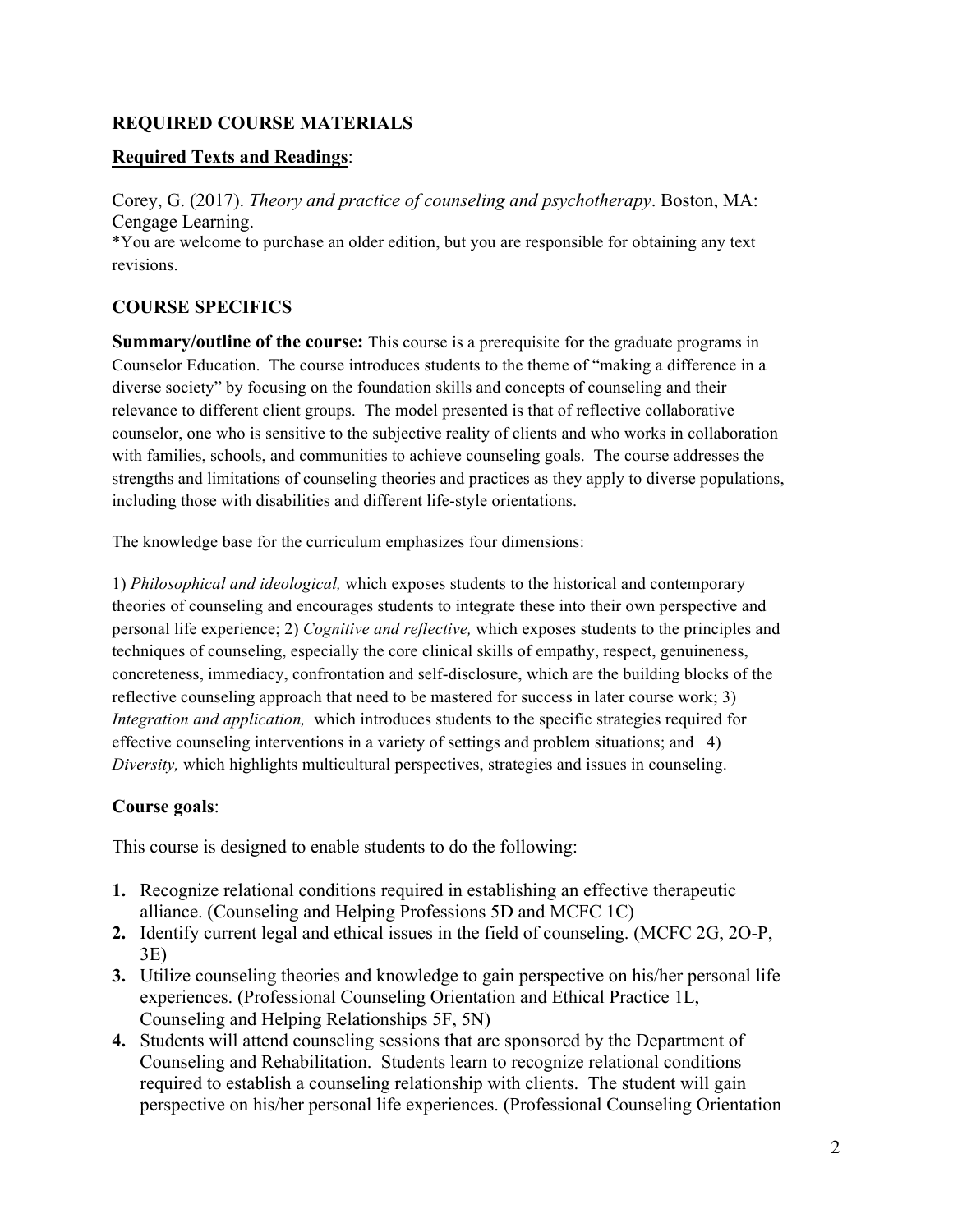and Ethical Practice 1L Counseling and Helping Relationships 5F, 5N)

**5.** Understand an overview of basic counseling models, contemporary therapeutic systems, and addresses ethical and professional issues in counseling practice. (Counseling and Helping Relationships 5A-D, MCFC 1B, 1C)

| <b>Student Learning Outcomes:</b> |  |  |
|-----------------------------------|--|--|
|-----------------------------------|--|--|

| <b>CACREP</b><br>2016<br><b>Standard #</b> | <b>Common Core</b><br><b>Curricular Category</b> | <b>Standard</b>                                                                                                                      | <b>Learning Activities &amp;</b><br><b>Experiences</b> | <b>Evaluation Method</b>                                                         |
|--------------------------------------------|--------------------------------------------------|--------------------------------------------------------------------------------------------------------------------------------------|--------------------------------------------------------|----------------------------------------------------------------------------------|
| 5A                                         | Counseling & Helping<br>Relations                | theories and models of<br>counseling                                                                                                 | Readings, Discussions,<br>Lecture                      | Readings, Class Discussion,<br>Group Role Play Assignment, and<br>In-Class Exams |
| 5B                                         | Counseling & Helping<br>Relations                | a systems approach to<br>conceptualizing clients                                                                                     | Readings, Discussions,<br>Lecture                      | Readings, Class Discussion, and<br>Lecture                                       |
| 5C                                         | Counseling & Helping<br>Relations                | ethical and culturally relevant<br>strategies for establishing and<br>maintaining in-person and<br>technology-assisted relationships | Readings, Discussions,<br>Lecture                      | Readings, Class Discussion and<br>In-class Exam                                  |
| 5F                                         | Counseling & Helping<br>Relations                | counselor characteristics and<br>behaviors that influence the<br>counseling process                                                  | Readings, Discussions,<br>Lecture                      | Readings, Class Discussion,<br><b>Counseling Sessions</b>                        |
| 1B                                         | MCFC - Foundations                               | theories and models of family<br>systems and dynamics                                                                                | Readings, Discussions,<br>Lecture                      | Readings, Class Discussion, and<br>In-class exams                                |
| 1 <sup>C</sup>                             | <b>MCFC-Foundations</b>                          | theories and models of marriage,<br>couple, and family counseling                                                                    | Readings, Discussions,<br>Lecture                      | Readings, Class Discussion, and<br>In-class exams                                |
| 2C                                         | Social & Cultural<br>Diversity                   | multicultural counseling<br>competencies                                                                                             | Readings, Discussions,<br>Lecture                      | Readings, Class Discussion,<br>Group Role Play Assignment and<br>In-class exams  |
| 2D                                         | Social & Cultural<br>Diversity                   | the impact of heritage, attitudes,<br>beliefs, understands, and<br>acculturative experiences on an<br>individual's views of others   | Readings, Discussions,<br>Lecture                      | Readings, Class Discussion,<br>Group Role Play Assignment and<br>In-class exams  |
| 2E                                         | Social & Cultural<br>Diversity                   | the effects of power and<br>privilege for counselors and<br>clients                                                                  | Readings, Discussions,<br>Lecture                      | Readings and Class Discussion                                                    |

#### **Course requirements/assignments:**

1. Counseling Sessions with a Reflection Paper (minimum 4 pages, typed, doublespaced, 12-pt. font, 1 inch margins). You may write out the questions as headers and answer each one.

The counseling sessions provide an important experiential component to the class. You are involved **as a client** in a counseling relationship. You will learn to recognize relational conditions required to establish a counseling relationship with clients. You will also gain perspectives on your personal life experiences. Consider the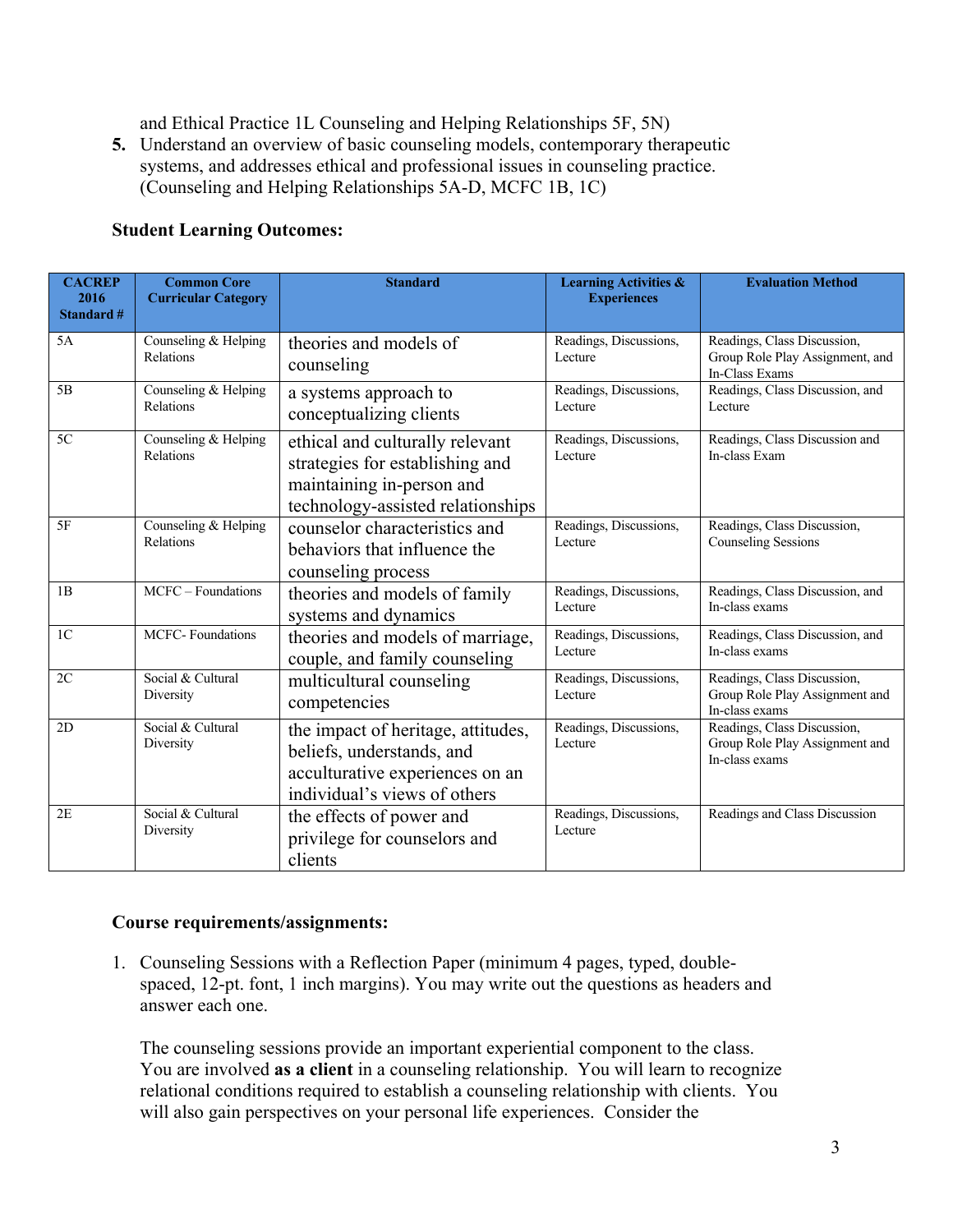counseling arrangement a contract. **If you do not follow through, you will NOT receive a grade for the class.**

You may arrange for this counseling experience through the Counselor Education Program Training Lab (your instructor will provide paperwork for this), or through other legitimate counseling services. The sessions in the Training Lab are free and are held in the clinical lab in the Atrium level of the Education Building. The Counseling 208 instructors will drop you from counseling services if you fail to show two times (without notifying your student counselor). If you miss a session, you may be able to make it up, and points will be deducted from your paper.

If you have seen a licensed or pre-licensed therapist for at least six individual sessions during the last 6 months you may bring in a signed verification (including dates of sessions) from your therapist and write your reflection paper from that experience. Your counseling sessions will not be evaluated for a grade per se, but your reflection paper will be evaluated on spelling, grammar, and on the basis of whether or not you address the questions on the grading rubric listed below. Your opinion of the sessions will not be reflected in your grade. The idea is to provide an honest reflection.

The counseling sessions are a **perquisite for receiving a grade** in this course. Your reflection paper should express your impressions of the experience.

Please specifically address the following 7 questions as you write your paper.

- 1. What were your feelings, thoughts, apprehensions, resistance, and expectations going into the experience?
- 2. Were these feelings and thoughts validated by your experience?
- 3. When did you sense rapport building with your counselor?
- 4. How did you know you were/were not making progress?
- 5. What did you learn/notice about the counselor and about yourself?
- 6. How did you feel at the end?
- 7. What was your overall evaluation of the experience?

Reflection papers must be APA format, typed, double-spaced, edited for grammar and spelling, and at least 4 pages in length (not including your title page). Attach the "session verification" form from your counselor (or a signed letter from your private counselor) to your paper.

This is an original reflection paper. Meaning, this paper is to be completed by you and you alone. Plagiarism will not be acceptable and will result in failing the course.

\*\*The number of sessions that is required of you will vary and is dependent on the supervisor of your assigned counselor. You will be informed at the beginning of your counseling experience how many sessions will be required of you.

**Due two weeks after your final counseling session. Points are deducted for late papers and for papers that are not the required length. You may directly type the questions as part of your responses.**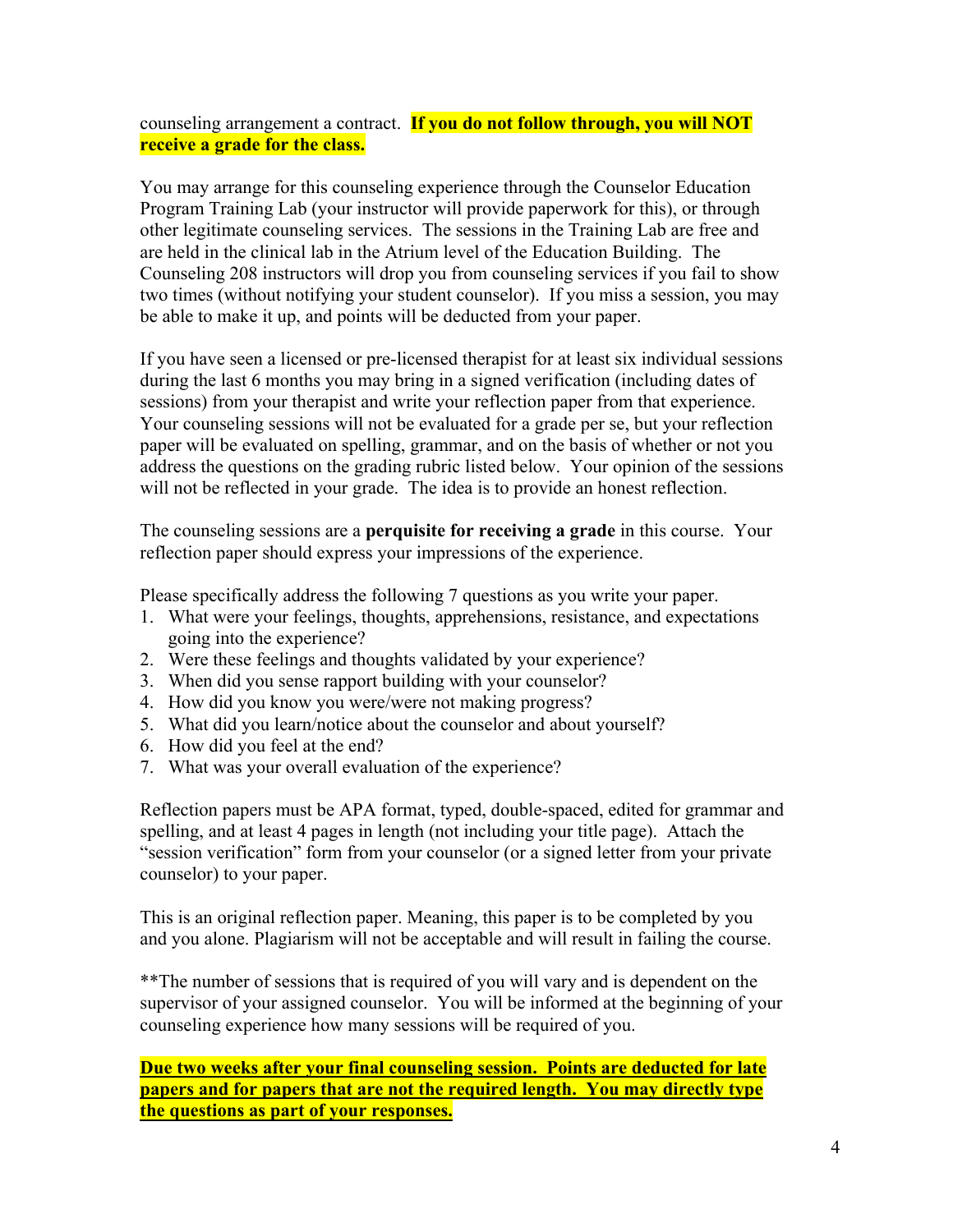#### 2. Exams

There will be three exams for the course: Quiz 1, Exam 1 and Exam 2. The exams will be multiple-choice and true/false format. The study guide will be posted to Google Classroom.

Cheating on an exam is never okay. If you are caught cheating, you **will** fail the exam and possibly the course. Keep your eyes on your own exam.

Quiz 1: 10 questions. Will be made available on GC Friday Feb 21<sup>st</sup>. Must be turned in before class starts on Feb  $24<sup>th</sup>$ .

**Exam 1**: 25 questions. Will be made available on March 20<sup>th</sup>. Must be completed before class begins on March 23rd.

**Final Exam**: 25 questions. Will be available Monday May 11<sup>th</sup> on GC. Needs to be completed between 4 and 7 pm.

#### 3. Integrative case role play

You will work in groups. The amount of people per group will be discussed and decided in class. Each group participant will become an expert in one of the theoretical orientations. You will meet as a group at least twice and discuss a case of either your creation or one that is assigned and develop an integrative plan for working with the hypothetical client. If you are not able to meet as a group, there are a lot of online tools to help you collaborate. If you need help with online tools or guidance please talk to me.

Each of the students in the group will choose two interventions…techniques for working with the client that stem from their particular theoretical orientation. These techniques will be explored in the group discussion and the role play integrating a few key techniques which will be designed and rehearsed. The role play will be assigned a date and performed in front of the class. All group members are required to be present at the role play presentation, and explain and answer questions about their part in the process. More details regarding this assignment will be explained later in the semester depending on time frames.

A student who does not actively participate in the role play experience will have up to 10 points deducted from their course grade. Entire class participation and attendance is strongly encouraged.

One of the students will play the therapist another student will play the client and the third student will present the case setup to the class. Each group will have 10-12 minutes in front of the class to role play the theoretical approach that the group has constructed for the session. More information will be provided later in the semester regarding requirements. A rubric will be posted on Google Classroom later in the semester.

#### 4. Attendance/Participation

The class will involve a variety of formats: lecture-presentations, discussions, films and videotapes, at home reflection writing assignments, small group activities and guest lecturers. Regular attendance in class and participation in small groups are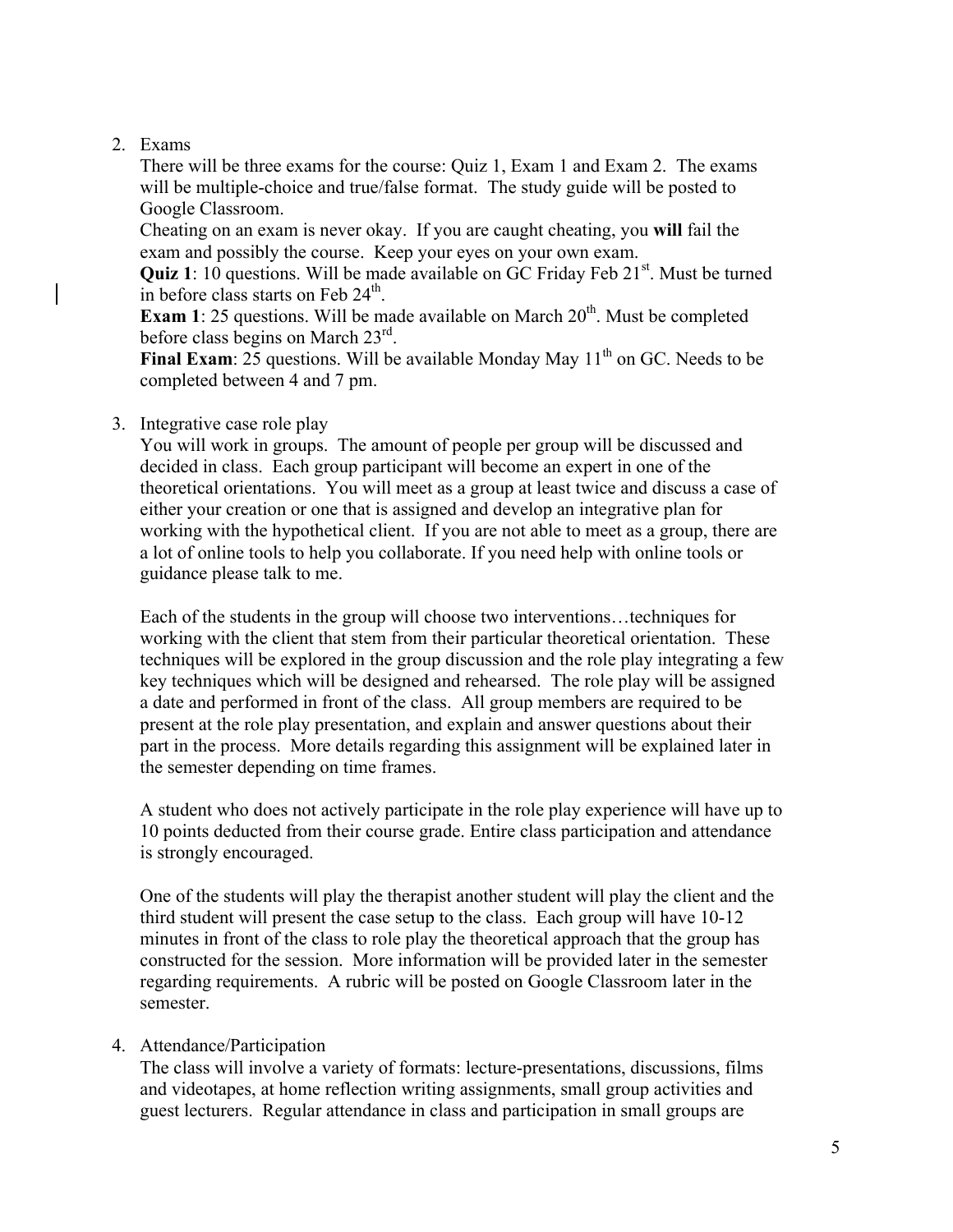expected. Each week you will be assigned an activity to complete at home. This is for reflective purposes.

Please contact me via email if you need to miss a class session. When you email, please place your name and course ID (i.e. Coun. 174) in the subject line so I know the context of your question. My email address is: Jcrane@mail.fresnostate.edu

I cannot stress enough how important attendance is. I take attendance weekly and I keep track of those who are late or leave class early. Please make an effort to be in class and be there on time. You earn points for the class just by being in class, and lose points by being absent.

**IMPORTANT: If you fail to contact me before class, and you have more than 2 un-excused absences, your attendance/participation total points will be lowered by a full letter grade. If you have more than 3 un-excused absences you will not be able to complete to course or receive a failing grade.**

Grading

The University criteria for letter grades, as outlined in the university catalog, will be followed. Exams will be graded according to the following percentage scale: A=90-100, B=80-89, C=70-79, D=60-69, F=below 60.

I do not bump grades. The grade you get is the grade that you earned. Please do not ask me to give you a higher grade. At the end of the semester I add up the points that you earned and divide that by the points possible and that is how I calculate your grade.

Extra Credit: This will not automatically be offered during the course of the semester. It is up to the discretion of the professor as to whether they will offer extra credit or not. Asking for extra credit opportunities will not prove fruitful and is discouraged.

How to earn a good grade in the class: (1) *Read the chapters*- this will help you on the exams, (2) *Be in class*- I supplement the readings in the text book and illustrate the week's concepts in lectures and activities (plus you get attendance points), (3) *Study*nothing can replace studying for a test. If you need help or feel yourself falling behind, schedule an appointment with me. I'll be happy to give you tips to help you study and clarify any concepts with you.

The letter grade that you receive for this class will be based upon the following and **subject to change\***:

**The counseling experience is a prerequisite for receiving a grade in this course**

| Description | Points |
|-------------|--------|
|             |        |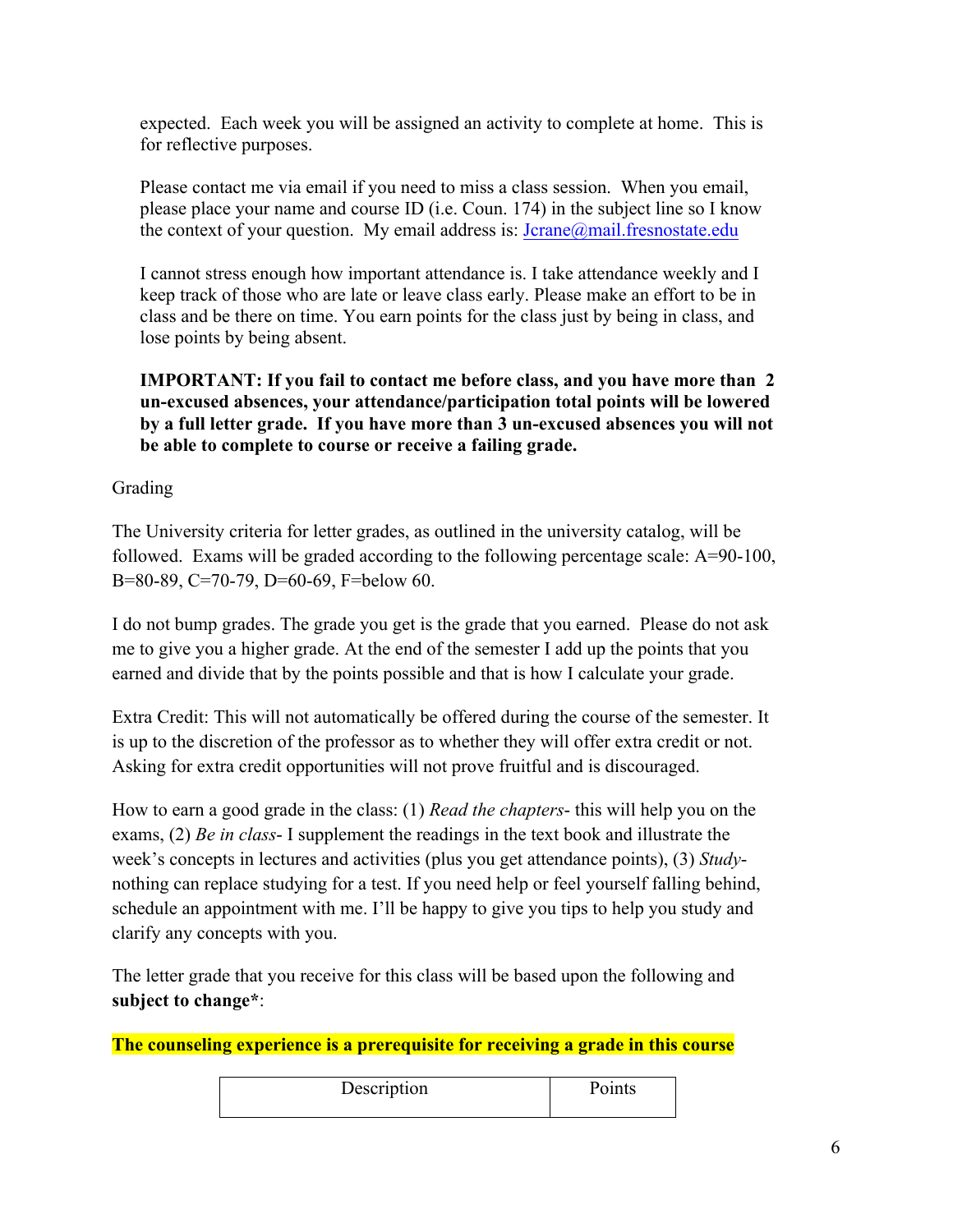| <b>Counseling Sessions</b> | 10%  |
|----------------------------|------|
| <b>Reflection Paper</b>    | 15%  |
| Attendance/Participation   | 15%  |
| Group Role Play            | 10%  |
| Exam 1                     | 10%  |
| Exam 2                     | 20%  |
| Final Exam                 | 20%  |
| Total                      | 100% |

#### **\*The point value for exams and assignments may change.**

In case of instructor absence, you may have a quiz or discussion questions on Google Classroom. You will be notified as early as possible if I will be absent. In the case of having a quiz or discussion questions these will be worth points. This may alter the point distribution. If this were to occur you will be notified and an updated point distribution will be updated on Canvas.

#### **COURSE POLICIES & SAFETY ISSUES**

**Adding and Dropping Classes:** Students are responsible for understanding the policies and procedures about the adding/dropping of classes, academic renewals, etc. Students can find more information on adding and dropping at http://www.fresnostate.edu/studentaffairs/classschedule/registration/add-drop.html.

**Plagiarism Detection:** The campus subscribes to Turnitin and the SafeAssign plagiarism prevention service through Blackboard, and you will need to submit written assignments to Turnitin/SafeAssign. Student work will be used for plagiarism detection and for no other purpose. The student may indicate in writing to the instructor that he/she refuses to participate in the plagiarism detection process, in which case the instructor can use other electronic means to verify the originality of their work. Turnitin/SafeAssign Originality Reports **WILL NOT\* be available for your viewing.**

#### **UNIVERSITY POLICIES AND SERVICES**

**Students with Disabilities:** Upon identifying themselves to the instructor and the university, students with disabilities will receive reasonable accommodation for learning and evaluation. If you need accommodation you are expected to make a formal request through the Services to Students with Disabilities office. For more information, contact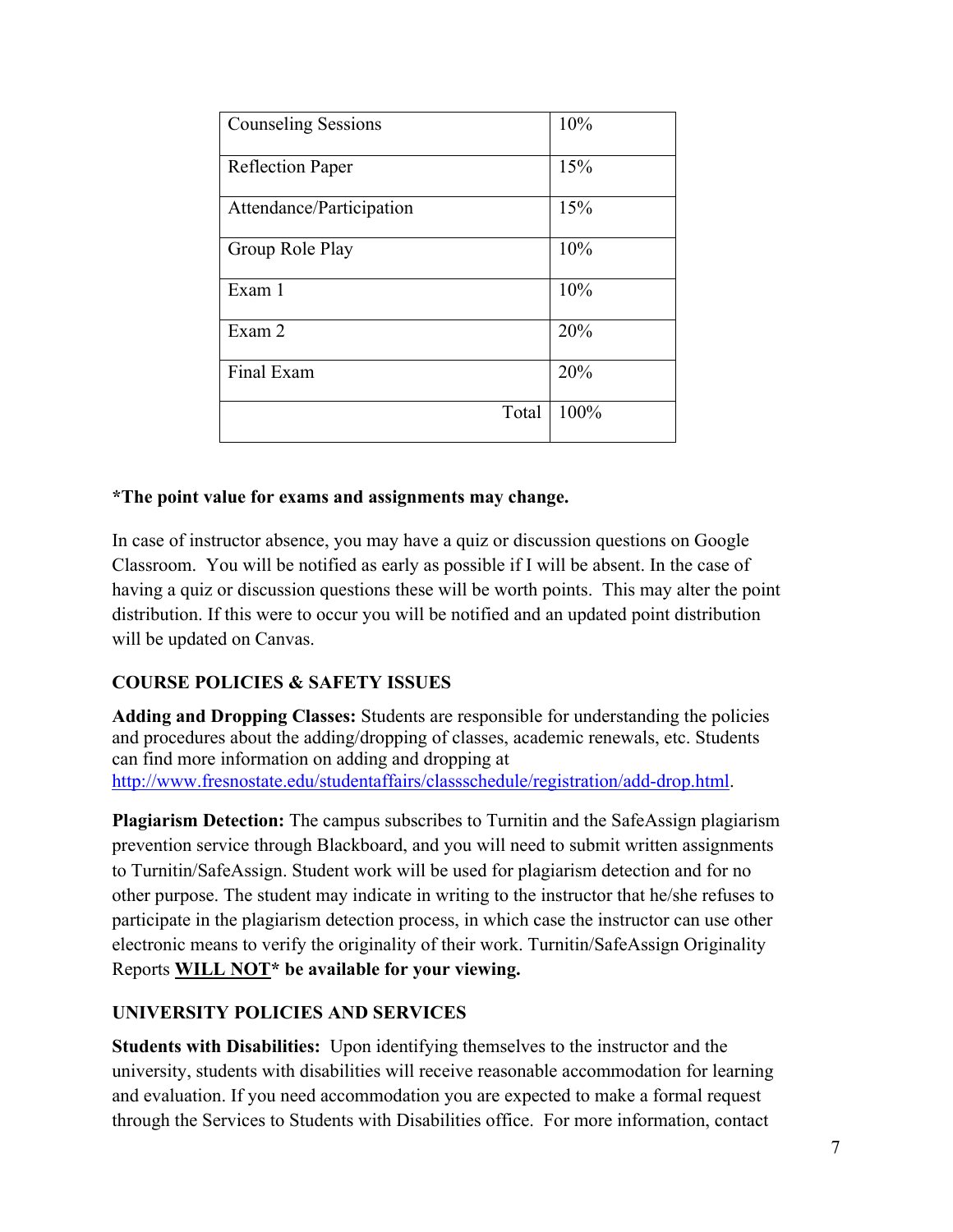Services to Students with Disabilities in the Henry Madden Library, Room 1202 (278- 2811).

**Honor Code:** "Members of the Fresno State academic community adhere to principles of academic integrity and mutual respect while engaged in university work and related activities." You should:

- a) understand or seek clarification about expectations for academic integrity in this course (including no cheating, plagiarism and inappropriate collaboration)
- b) neither give nor receive unauthorized aid on examinations or other course work that is used by the instructor as the basis of grading.
- c) take responsibility to monitor academic dishonesty in any form and to report it to the instructor or other appropriate official for action.

Instructors may require students to sign a statement at the end of all exams and assignments that "I have done my own work and have neither given nor received unauthorized assistance on this work." If you are going to use this statement, include it here.

**Cheating and Plagiarism:** Cheating is the actual or attempted practice of fraudulent or deceptive acts for the purpose of improving one's grade or obtaining course credit; such acts also include assisting another student to do so. Typically, such acts occur in relation to examinations. However, it is the intent of this definition that the term 'cheating' not be limited to examination situations only, but that it include any and all actions by a student that are intended to gain an unearned academic advantage by fraudulent or deceptive means. Plagiarism is a specific form of cheating which consists of the misuse of the published and/or unpublished works of others by misrepresenting the material (i.e., their intellectual property) so used as one's own work. Penalties for cheating and plagiarism range from a 0 or F on a particular assignment, through an F for the course, to expulsion from the university. For more information on the University's policy regarding cheating and plagiarism, refer to the Class Schedule (Legal Notices on Cheating and Plagiarism) or the University Catalog (Policies and Regulations).

**Computers:** "At California State University, Fresno, computers and communications links to remote resources are recognized as being integral to the education and research experience. Every student is required to have his/her own computer or have other personal access to a workstation (including a modem and a printer) with all the recommended software. In the curriculum and class assignments, students are presumed to have 24-hour access to a computer workstation and the necessary communication links to the University's information resources."

## **Policy on the use of Electronic Devices in the Classroom (Adopted by the Counselor Education Program, 12-11-07):**

Living in these modern times comes with unique challenges that, by their very nature, may degrade the learning environment, create a disrespectful environment for the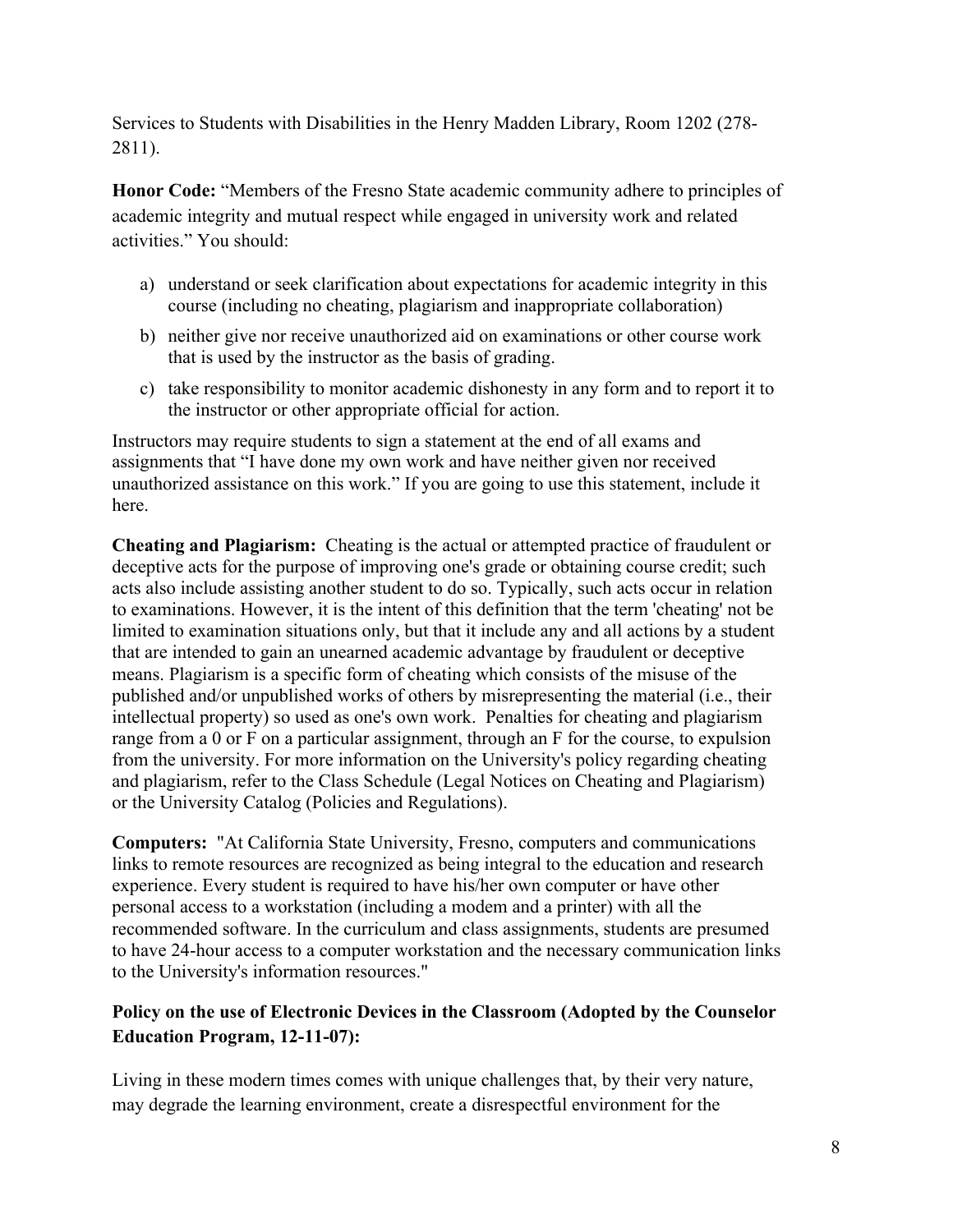professionalism of the instructor, and be a nuisance for all. As such, the department has adopted guidelines for appropriate use of electronic devices within the classroom. **Cell Phones:** Students must put cell phones on "silent mode" (**not** "vibrate mode"- though in my classes vibrate mode is acceptable if a student is "on call" or has other emergency needs) upon entering the classroom, and all cell phone business must be handled on breaks. In some specific laboratory settings, the presence of even "silent" cell phones may interfere with electronic devices used to advance the learning process, and in such cases your instructor may require that you turn cell phones to the "off" mode. "Texting" during class is offensive and will not be tolerated. If you are "on call" for a mental health agency or some other urgent service, let your instructor know in advance of each class meeting that you have such responsibilities. **Computers:** While computers are generally welcome in most classrooms (unless otherwise specified by the instructor), their use is strictly confined to direct educational support for the specific class being attended (note taking, seeking course-related material, etc.). The use of an open computer for activities such as instant messaging, chatting, social networking (facebook, etc.), shopping, bidding, surfing, e-mailing, etc., are strictly prohibited. **iPods, MP3 players, etc.:** The use of such devices, with the accompanying use of earphones, ear buds, etc., is strictly prohibited. Of course, assistive devices of a similar nature are always welcome; the instructor should be apprised in advance of their presence. Students who are in violation of this policy and have been previously warned are considered to be in violation of the **University Policy on Disruptive Classroom Behavior** and will be subject to disciplinary action.

**Disruptive Classroom Behavior:** "The classroom is a special environment in which students and faculty come together to promote learning and growth. It is essential to this learning environment that respect for the rights of others seeking to learn, respect for the professionalism of the instructor, and the general goals of academic freedom are maintained. Differences of viewpoint or concerns should be expressed in terms which are supportive of the learning process, creating an environment in which students and faculty may learn to reason with clarity and compassion, to share of themselves without losing their identities, and to develop an understanding of the community in which they live. Student conduct which disrupts the learning process shall not be tolerated and may lead to disciplinary action and/or removal from class."

**Copyright Policy:** Copyright laws and fair use policies protect the rights of those who have produced the material. The copy in this course has been provided for private study, scholarship, or research. Other uses may require permission from the copyright holder. The user of this work is responsible for adhering to copyright law of the U.S. (Title 17, U.S. Code). To help you familiarize yourself with copyright and fair use policies, the University encourages you to visit its Copyright Web Page http://www.fresnostate.edu/home/about/copyright.html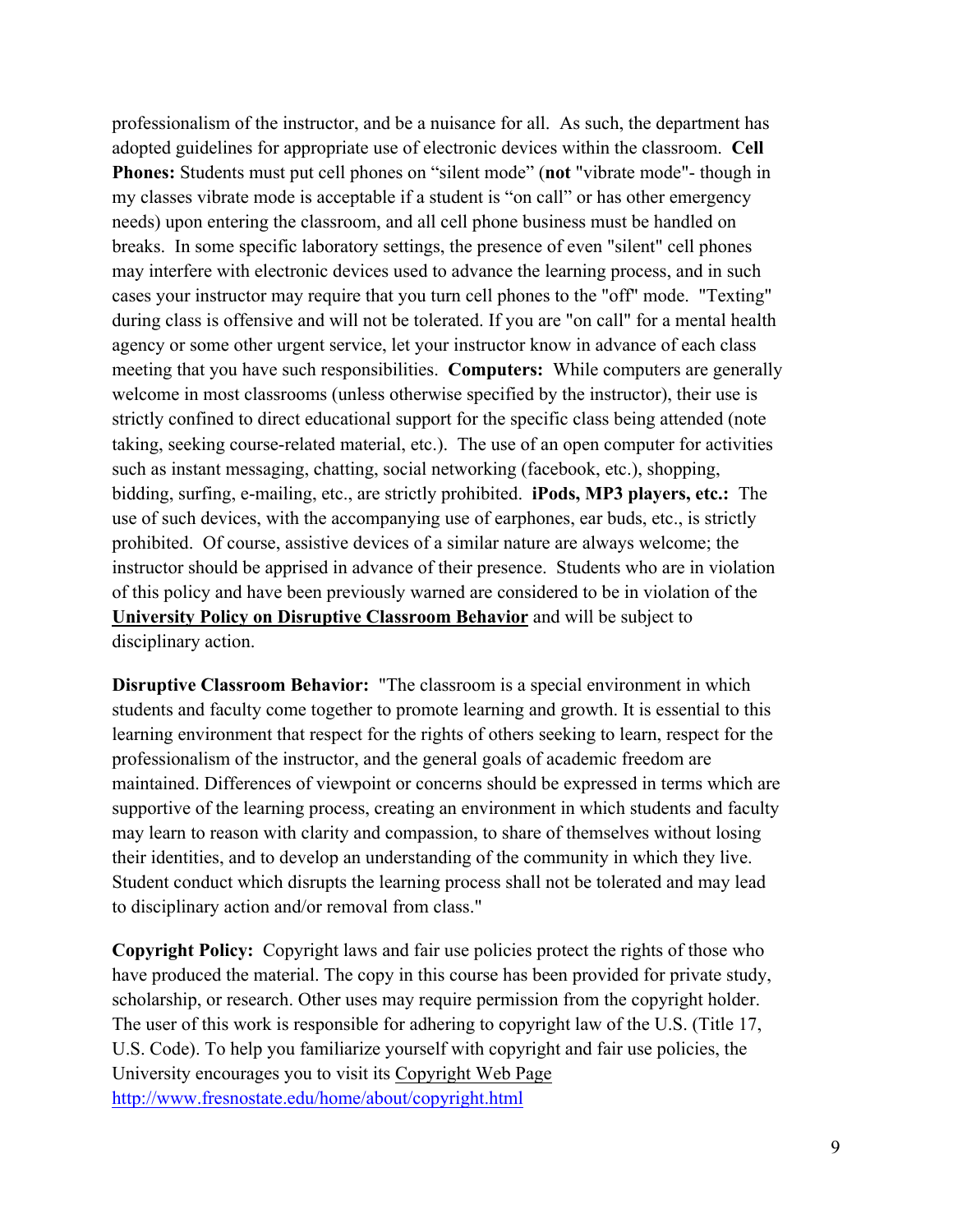Canvas course web sites contain material protected by copyrights held by the instructor, other individuals or institutions. Such material is used for educational purposes in accord with copyright law and/or with permission given by the owners of the original material. You may download one copy of the materials on any single computer for noncommercial, personal, or educational purposes only, provided that you (1) do not modify it, (2) use it only for the duration of this course, and (3) include both this notice and any copyright notice originally included with the material. Beyond this use, no material from the course web site may be copied, reproduced, re-published, uploaded, posted, transmitted, or distributed in any way without the permission of the original copyright holder. The instructor assumes no responsibility for individuals who improperly use copyrighted material placed on the web site.

#### **For free tutoring on campus, contact the Learning Center**

(http://fresnostate.edu/studentaffairs/lrc) in the Collection Level (basement level) of the Henry Madden Library. You can reach them by phone at 559.278.3052.

#### **Our campus has developed SupportNet**

(http://fresnostate.edu/studentaffairs/lrc/supportnet) to connect students with specific campus resources promoting academic success. Students may be referred to it if you believe they need the services provided by SupportNet to succeed in your course.

## **SUBJECT TO CHANGE STATEMENT**

This syllabus and schedule are subject to change in the event of extenuating circumstances. If you are absent from class, it is your responsibility to check on announcements made while you were absent.

## **STUDENT HANDBOOK**

Information on student rights, responsibilities, academic honesty, etc., can be found on the Fresno State Student Handbook web page. The web page is located at: http://www.fresnostate.edu/studentaffairs/division/general/studenthandbook/.

| <b>Theme</b>   | Leadership for Diverse Communities                                                                                                                                                                                                                                                                                                                                                                                 |
|----------------|--------------------------------------------------------------------------------------------------------------------------------------------------------------------------------------------------------------------------------------------------------------------------------------------------------------------------------------------------------------------------------------------------------------------|
| <b>Vision</b>  | The Kremen School of Education and Human Development is a center for academic excellence<br>and collaboration in the fields of education and counseling. Graduates will become community<br>leaders who advocate for high standards and democratic values with attention to professional<br>ethics and diversity. Integration of educational technology and performance assessment is<br>essential to all programs |
| <b>Mission</b> | The Kremen School of Education and Human Development's mission is the recruitment and<br>development of ethically informed leaders for classroom teaching, education administration,<br>counseling, and higher education. Our mission is realized through a framework of teaching.<br>scholarship, and service that addresses regional, state, national, and international perspectives.                           |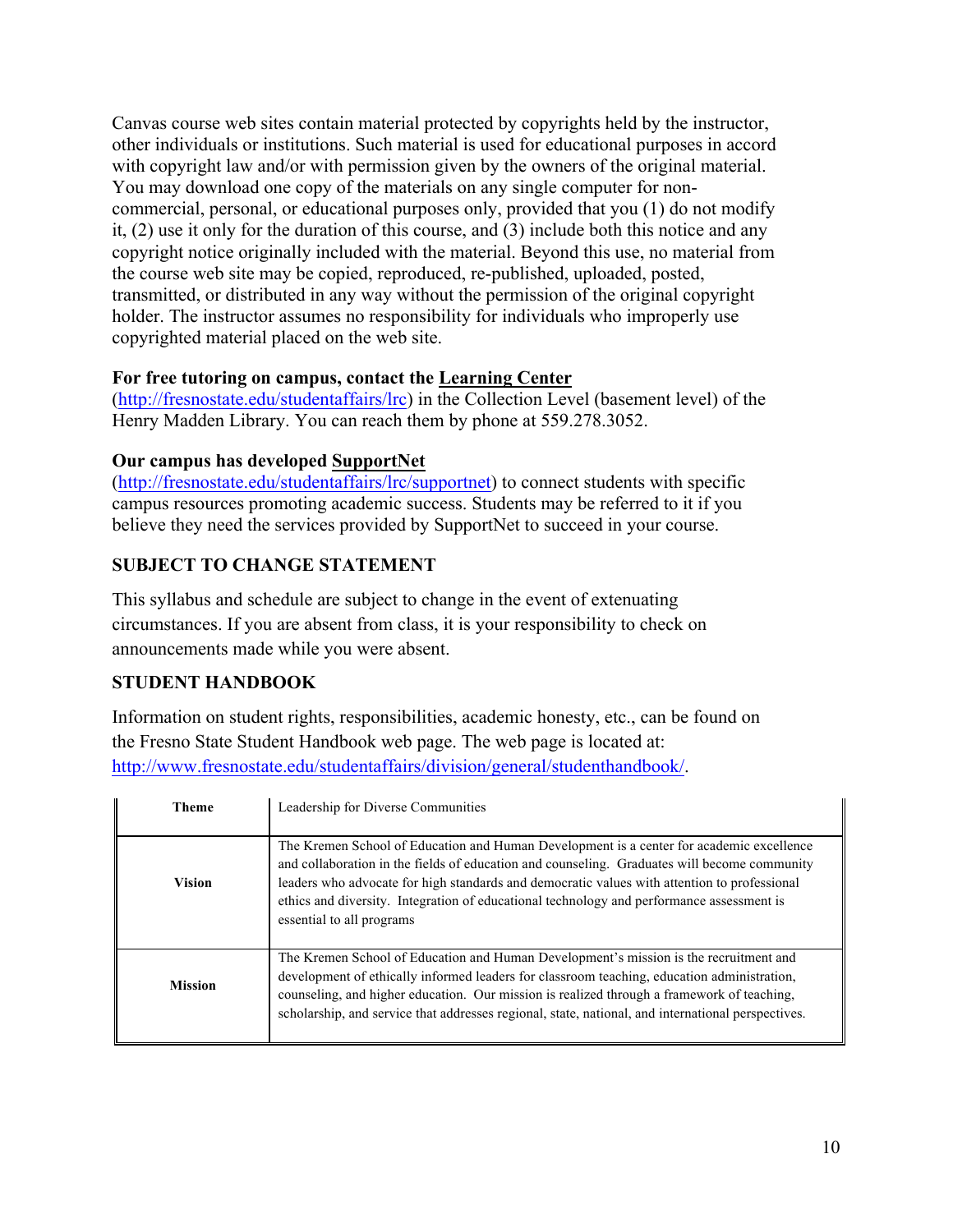## **TENTATIVE COURSE SCHEDULE**

## **COURSE CALENDAR**

## **\*Subject to change. Any changes in the schedule will be announced and updated on Google Classroom**

#### **Schedule\* :**

| Week           | <b>Date</b>    | <b>Topic/Assignment</b>                      | <b>Readings</b>               |
|----------------|----------------|----------------------------------------------|-------------------------------|
| $\mathbf{1}$   | $Mon.$ ,       | <b>Introductions/Syllabus</b>                | Read Ch. 1 & 2                |
|                | Jan 27         |                                              | Take Ch. 1 & 2                |
|                |                | <b>Introduction and Overview-Chapter 1</b>   | Read: Core                    |
|                |                |                                              | Conditions                    |
|                |                | The Counselor: Person and                    |                               |
|                |                | Professional-Chapter 2                       |                               |
| $\overline{2}$ |                | <b>Ethical Issues in Counseling Practice</b> | Read Ch. 3                    |
|                | Mon.,<br>Feb 3 |                                              |                               |
|                |                |                                              | Read Code of Ethics           |
|                |                |                                              | for your profession           |
|                |                |                                              |                               |
|                |                | Class begins at 5pm today-faculty            | <b>CAMFT &amp; ACA</b>        |
|                |                | interviews                                   | Code of Ethics found<br>on GC |
|                |                |                                              |                               |
|                |                |                                              |                               |
| $\overline{3}$ | Mon.,          | <b>Psychoanalytic Therapy</b>                | Read Ch. 4                    |
|                | Feb 10         |                                              |                               |
|                |                |                                              |                               |
|                |                | Form Integrative Role Play Groups            |                               |
| $\overline{4}$ | Mon.,          | No class Presidents day                      |                               |
|                | Feb 17         |                                              |                               |
| 5              | Mon Feb        | <b>Adlerian Therapy</b>                      | Read Ch. 5                    |
|                | 24             | Assign Integrative Role Play Vignettes       |                               |
|                |                | Due: Quiz 1 Chapters 1-5 on GC               |                               |
| 6              | Mon.,          | <b>Existential Therapy</b>                   | Read Ch. 6                    |
|                | March 2        | Meet with Integrative Group                  |                               |
| $\overline{7}$ | Mon.,          | <b>Person-Centered Therapy</b>               | Read Ch. 7                    |
|                | March 9        | Meet with Integrative group 4-5pm            |                               |
| 8              | Mon.           | <b>Gestalt Therapy</b>                       | Read Ch. 8                    |
|                | March          |                                              |                               |
|                | 16             | Meet with Integrative Group 4-5pm            |                               |
|                |                |                                              |                               |
| 9              | $Mon.$ ,       | <b>Behavior Therapy--Cognitive Behavior</b>  | Read Ch. 9 & 10               |
|                | March          | <b>Therapy</b>                               |                               |
|                | 23             | Due: Exam 1 Chapters 6-10 on GC              |                               |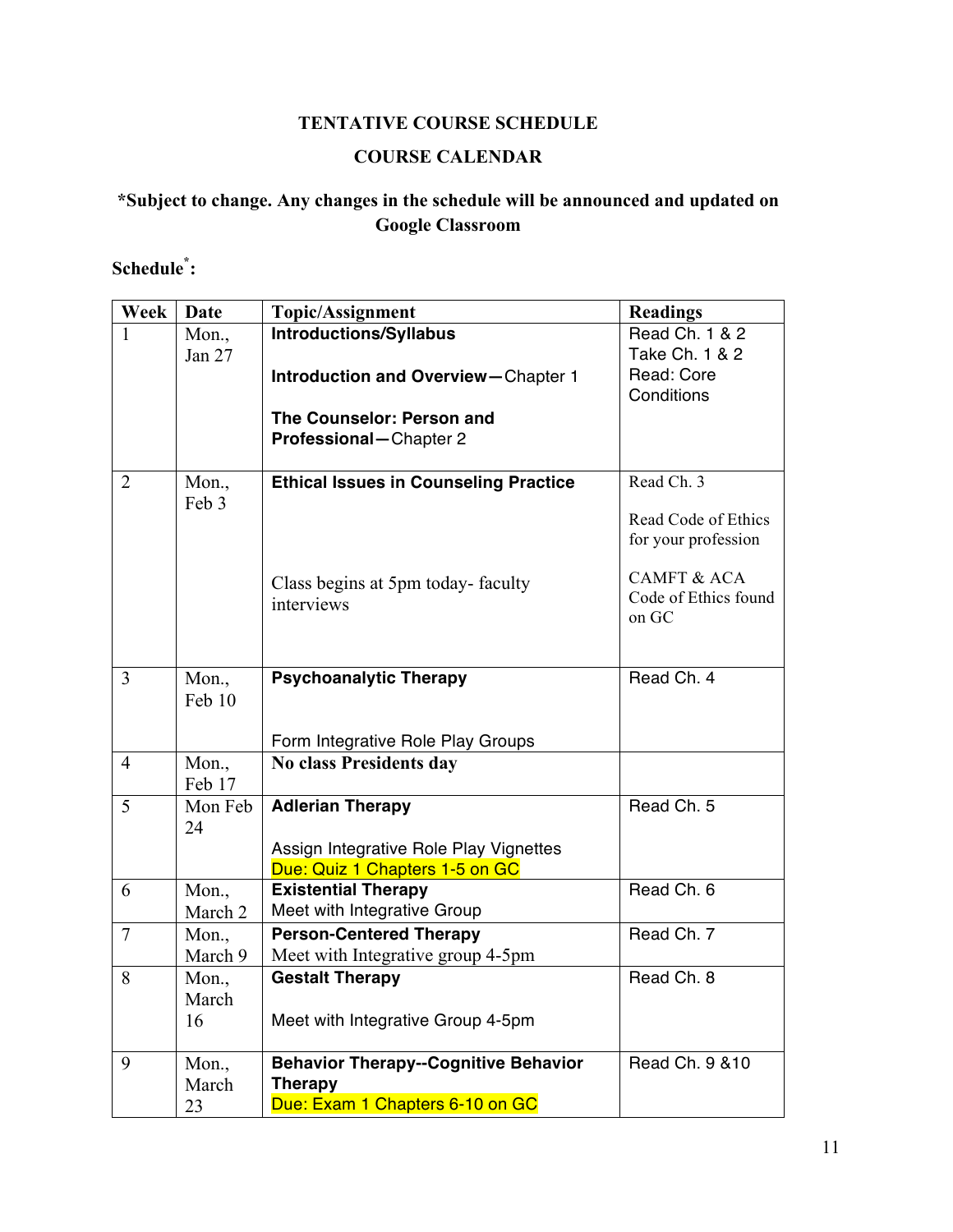| 10 | Mon.,<br>March<br>30 | Post Modern Theories (narrative,<br>experiential, solution focused)<br>Meet with Integrative Group | Read Ch. 12                                    |
|----|----------------------|----------------------------------------------------------------------------------------------------|------------------------------------------------|
| 11 | $Mon.$ ,<br>April 6  | <b>No Class-Spring Break</b>                                                                       | Read Ch. 14                                    |
| 12 | $Mon.$ ,<br>April 13 | <b>Family Systems Therapy</b><br>Meet with Integrative Group 4-5pm                                 | Read Ch. 13                                    |
| 13 | $Mon.$ ,<br>April 20 | <b>Integrative Role Plays</b>                                                                      | Class 5-7pm                                    |
| 14 | $Mon.$ ,<br>April 27 | <b>Integrative Role Plays</b>                                                                      | Class 5-7pm<br><b>Reflection Papers</b><br>Due |
| 15 | $Mon.$ ,<br>May 4    | Last day of Class-Integrative Role Plays-                                                          | Class 5-7pm                                    |
| 16 | Mon.,<br>May $11$    | Final Exam Final Exam 4:00-7:00 pm                                                                 |                                                |
|    |                      | Schedule is a flexible guide or approximation.<br>Changes may occur.                               |                                                |